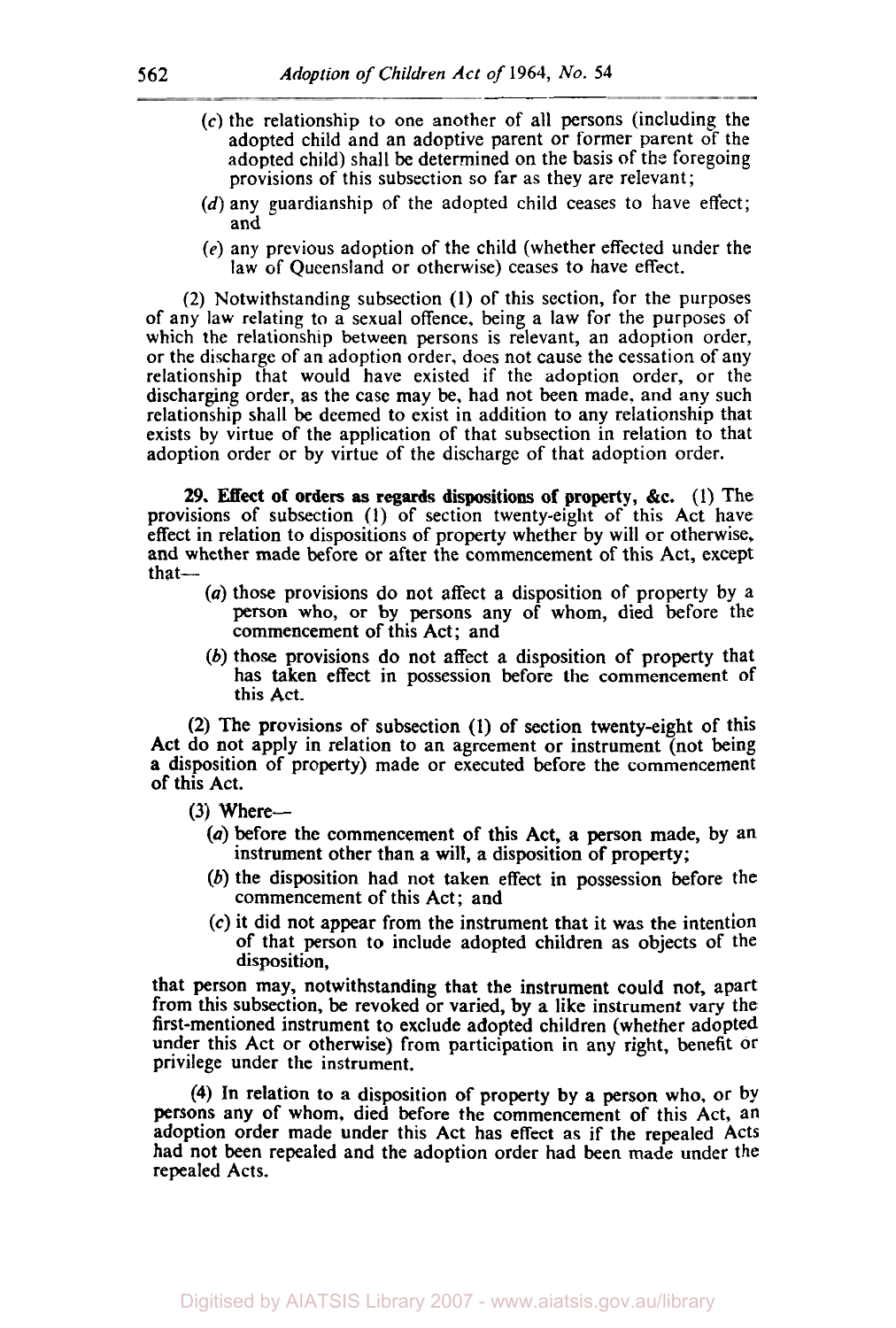*(5)* Nothing in section twenty-eight of this Act or in this section affects the operation of any provision in a will or other instrument (whether made or coming into operation before or after the commencement of this Act) distinguishing between adopted children and children other than adopted children.

**30.** Names of adopted child. (1) Subject to subsection (2) of this section, upon the making of an adoption order, the adopted child shall have as his surname the surname of the adopter or adopters and shall have as his first name or Christian name or names such name or names as the Director, in the adoption order, approves on the application of the adopter or adopters.

(2) Where, before the making of the adoption order, the adopted child has been generally known by a particular surname, the Director may. in the adoption order, order that the child shall have that name as his surname.

(3) Nothing in this section prevents the changing of any name of an adopted child, after the making of the adoption order. in accordance with any other Act or law.

**31.** Effect of order on domicile. **(1)** Subject to this section, upon the making of an adoption order, the adopted child acquires the domicile of the adopter or adopters at the date of the adoption order and the child's domicile thereafter shall be determined as if the child had been born in lawful wedlock to that adopter or those adopters.

(2) The domicile acquired, upon the making of the order, by the child under subsection (I) of this section shall be deemed to be also the child's domicile of origin.

**32.** Adoption order not to affect the distribution of property by trustees or personal representatives **unless** notice given. **(1)** Notwithstanding any other provision of this Act, trustees or personal representatives may, subject to this section, convey, transfer or distribute real or personal property to or among the persons appearing to be entitled to the property without having ascertained whether or not an adoption has been effected by virtue of which a person is or is not entitled to an interest in the property.

**(2)** A trustee or personal representative conveying, transferring or distributing real or personal property in the manner referred to in subsection (1) of this section shall not be liable to **a** person claiming directly or indirectly by virtue of an adoption unless the trustee or personal representative has notice of the claim before the time of the conveyance, transfer or distribution.

(3) Nothing in this section prejudices the right of a person to follow property into the hands of **a** person, other than a purchaser for value, who has received it.

## *Division 5-Interim Orders*

33. Making of interim orders. (I) **Upon** an application for an order for the adoption of a child, the Director may postpone the determination of the application and make an interim order for the custody **of** the child in favour of the applicants.

**(2) An** interim order may be subject to such terms and conditions relating to the maintenance, education and welfare **of** the child as the Director thinks fit.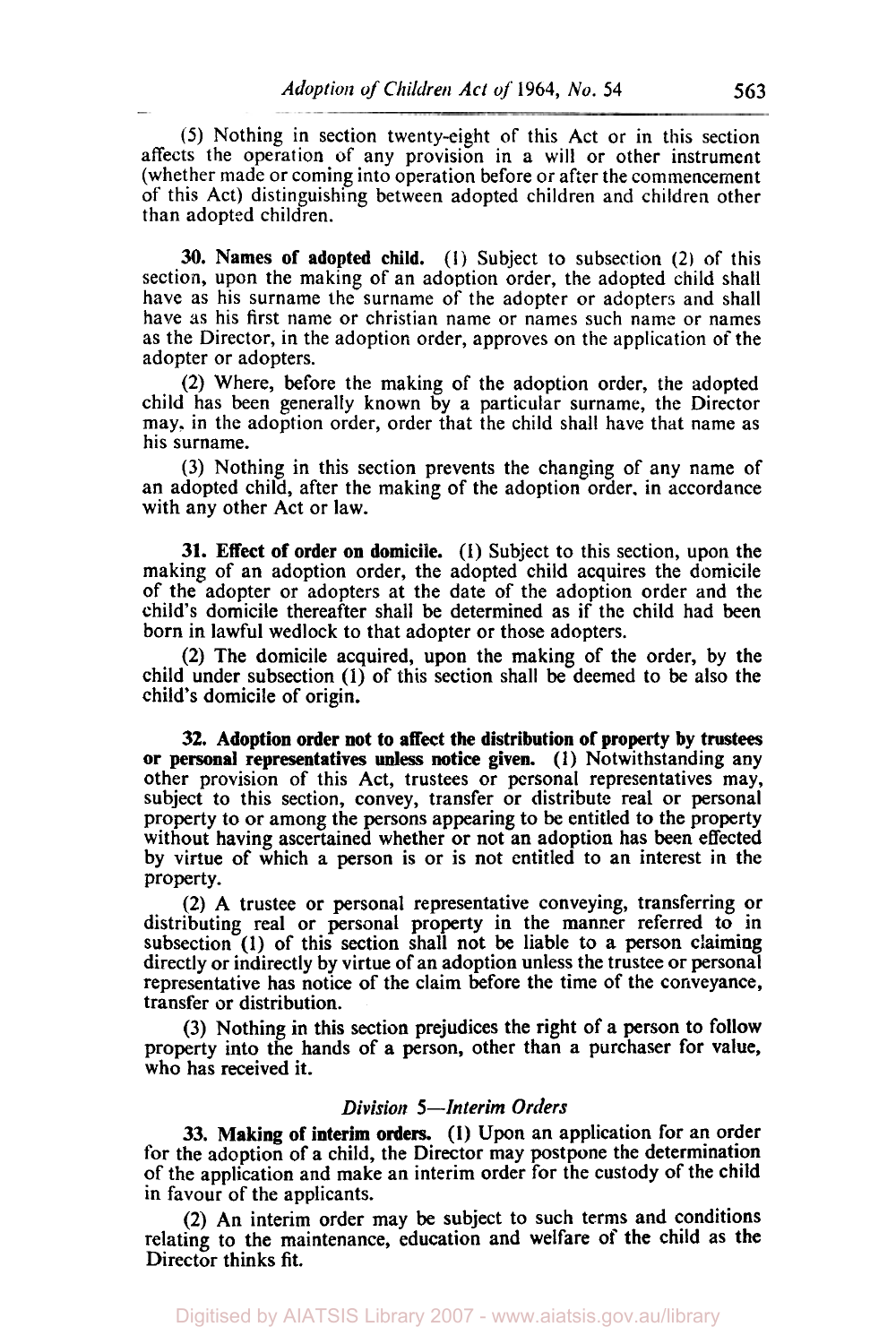(3) The Director shall not make an interim order in respect of a child in favour of any persons unless he could lawfully make an order for the adoption of that child by those persons.

**(4)** While an interim order remains in force in respect of a child, the persons in whose favour the order is made are entitled to the care and custody of the child.

**(1)** Subject to this Division, an **34. Duration of interim orders.**  interim order remains in force for such period, not exceeding one year, as the Director specifies in the order and for such further periods, if any, **as** the Director may from time to time order.

(2) An interim order shall not be in force for periods exceeding in the aggregate two years.

**35. Discharge of interim orders. (1)** The Director may, at any time, make an order discharging an interim order made under this Division or under the repealed Acts, and, if the child was, at the time of the making of the interim order, a *"* State Child " within the meaning of " *The* State *Children Acts,* **1911** *to* **1955,"** and is at the time of discharge of the interim order, under the age of eighteen years, the child shall be a " State Child," within the meaning of the lastmentioned Acts.

(2) An interim order, whether under this Act or the repealed Acts, ceases to have effect upon the making of an order for the adoption Of that child, whether made in Queensland or in another State or in a Territory of the Commonwealth.

## PART IV-RECOGNITION OF ADOPTIONS

**36. Definition.** In this Part, '' country " includes a part of a country.

**37. Recognition of Australian adoptions.** For the purposes of the laws of Queensland, the adoption of a person (whether before or after the commencement of this Act) in another State or a Territory of the Commonwealth, in accordance with the law of that State or Territory has, **SO** long as it has not been rescinded under the law in force in that State or Territory, the same effect as an adoption order made in Queensland under this Act, and has no other effect.

**38. Recognition** of **foreign adoptions. (1)** For the purposes of the laws of Queensland, the adoption of a person (whether before or after the commencement of this Act) in **a** country outside the Commonwealth and the Territories of the Commonwealth, being an adoption to which this section applies, has, so long as it has not been rescinded under the law of that country, the same effect **as** an adoption order under this Act.

- **(2)** This section applies to an adoption in a country if-
	- *(a)* the adoption was effective according to the law of that country;
	- (b) at the time at which the legal steps that resulted in the adoption were commenced, the adopter, or each of the adopters, was resident or domiciled in that country;
	- (c) in consequence of the adoption, the adopter or adopters had, or would (if the adopted person had been a young child) have had, immediately following the adoption, according to the law of that country, a right superior to that of any natural Parent of the adopted person in respect of the custody of the adopted person: and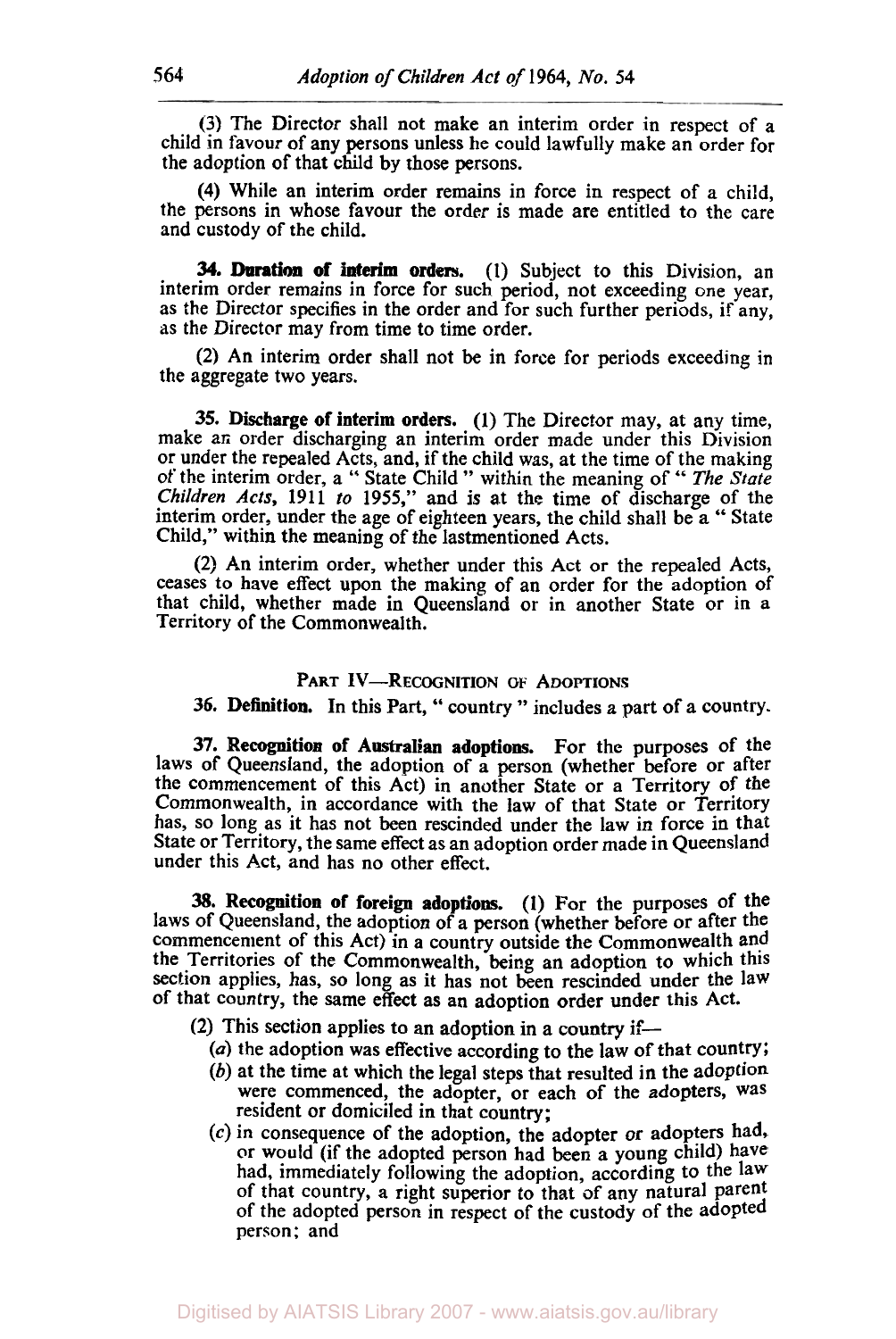(d) under the law of that country the adopter or adopters were, by the adoption, placed generally in relation to the adopted person in the position of a parent or parents.

(3) The Governor in Council may from time to time, by Order in Council declare that all or any adoptions under the law of a particular country outside the Commonwealth and the Territories of the Commonwealth and specified in the Order in Council shall be conclusively presumed to comply with the requirements of paragraphs *(c)* and (d) of subsection (2) of this section.

Whilst any such declaration as aforesaid is in force, effect shall be given thereto in accordance with the tenor thereof.

**(4)** Notwithstanding the foregoing provisions of this section, a court (including a Court dealing with an application under section thirty-nine of this Act) may refuse to recognise an adoption as being an adoption to which this section applies if it appears to the court that the procedure followed, or the law applied, in connection with the adoption involved a denial of natural justice or did not comply with the requirements of substantial justice.

*(5)* Where, in any proceedings before a court (including proceedings under section thirty-nine of this Act), the question arises whether an adoption is one to which this section applies, it shall be presumed, unless the contrary appears from the evidence, that the adoption complies with the requirements of subsection (2) of this section and has not been rescinded.

(6) Except as provided in this section, the adoption of a person (whether before or after the commencement of this Act) in a country outside the Commonwealth and the Territories of the Commonwealth does not have effect for the purposes of the laws of Queensland.

**(7)** Nothing in this section affects any right that was acquired by, or became vested in, a person before the commencement of this Act.

**39. Declarations of validity of foreign adoptions. (1) A** person specified in subsection (2) of this section may apply to the Supreme Court for an order declaring that an adoption of a person was effected (whether before or after the commencement of this Act) under the law of *a*  country outside the Commonwealth and the Territories of the Commonwealth, and that the adoption is one to which section thirty-eight of this Act applies, and the Court may hear and determine the application and, if it thinks fit, make an order accordingly.

(2) The persons who may make an application under subsection **(1)**  of this section in relation to an adoption are the adopted child, the adoptive parent or either or both of the adoptive parents, or a person tracing a relationship, by virtue of the adoption, through or to the adopted child.

(3) Where an application is made under this section, the Court may-

- *(a)* direct that notice of the application be given to such persons (who may include the Attorney-General) *as* the Court thinks tit;
- $(b)$  direct that a person be made a party to the application; or
- *(c)* permit a person having an interest in the matter to intervene in, and become a party to, the proceedings.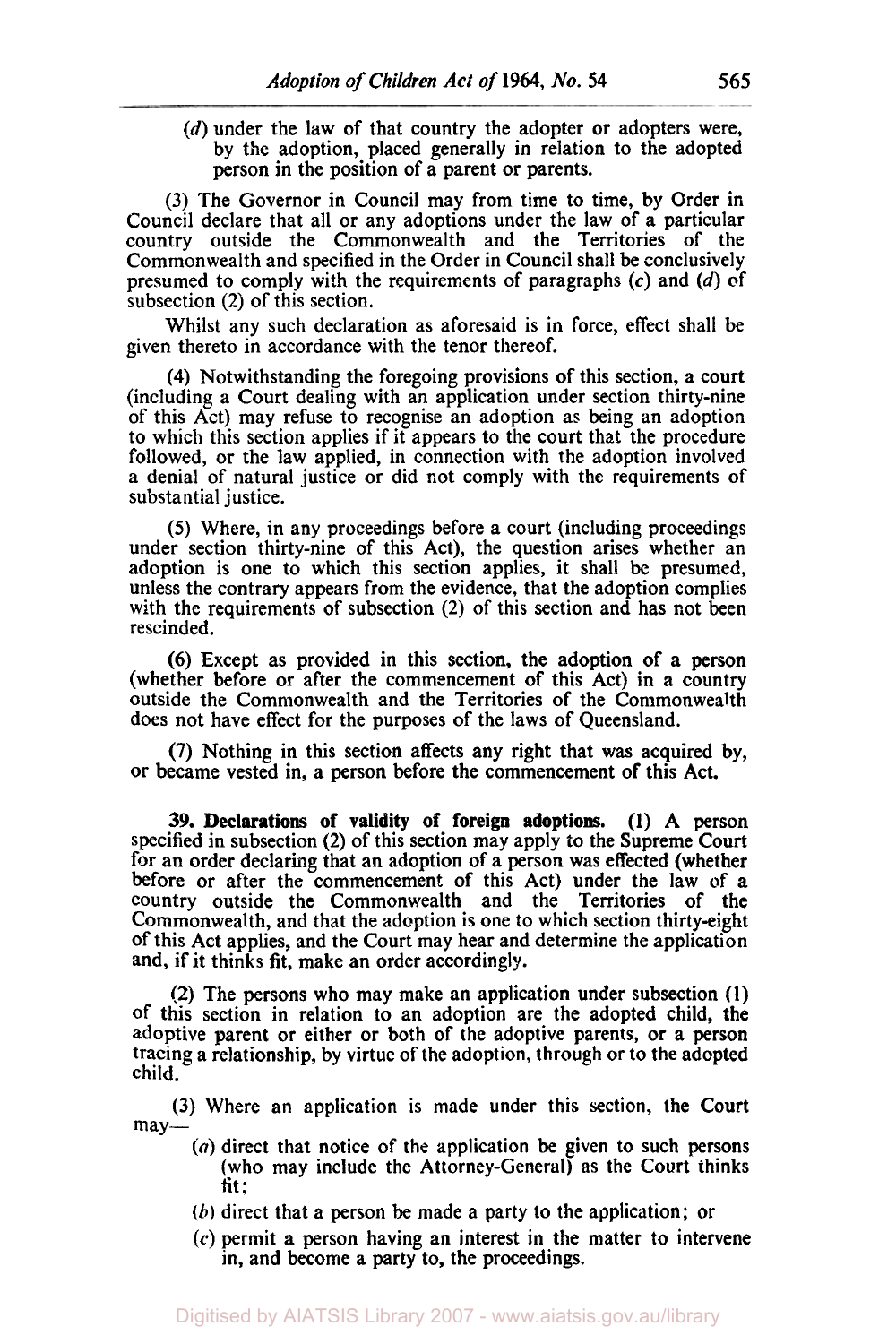**(4)** Where the Court makes an order upon the application, it may include in the order such particulars in relation to the adoption, the adopted child and the adoptive parent or parents as the Court finds to be established.

*(5)* In the case of an application to the Court under subsection (1) of this section, the Court may make such orders as to costs and security for costs, whether by way of interlocutory order or otherwise, as the Court thinks just.

(6) For the purposes of the laws of Queensland, an order under this section binds the Crown in right of the State *of* Queensland, whether or not notice was given to the Attorney-General, but, except as provided in subsection  $(7)$  of this section, does not affect-

- *(a)* the rights of another person unless that person was-
	- (i) a party to the proceedings for the order or a person claiming through such a party; or
	- (ii) a person to whom notice of the application for the order was given or a person claiming through such **a** person; or
- (b) an earlier judgment, order or decree of a court of competent jurisdiction.

(7) In proceedings in a court in Queensland, being proceedings relating to the rights of a person other than **a** person referred to in subparagraph (i) or (ii) of paragraph *(a)* of subsection (6) of this section, the production of a copy of an order made under this section, certified by the Registrar of the Supreme Court to be a true copy, shall be evidence that an adoption was effected in accordance with the particulars contained in the order and that the adoption is one to which section thirty-eight of this Act applies.

## PART **V-OFFENCES**

40. Territorial application of Part. This Part does not apply in respect of acts occurring outside Queensland, but, unless otherwise expressly provided, does apply in respect of acts done in Queensland in relation to the adoption of children in, or children adopted in, another State or a Territory of the Commonwealth, or a country outside the Commonwealth and the Territories of the Commonwealth.

**41. Taking away,** *&c.,* **of adopted child by natural parent.** A person who was the father or mother or a guardian of a child but has, by reason of the adoption of the child, ceased to be the father or mother or a guardian of the child shall not take, lead. entice or decoy the child away, or detain the child, with intent to deprive the adopter or adopters of possession of the child.

Penalty: Two hundred pounds or imprisonment for six months.

**42. Harbouring child taken from adopters. A** person shall not receive or harbour a child on behalf **of** a person who, to his knowledge, has taken, led, enticed or decoyed the child away, or is detaining the child. in contravention of section forty-one of this Act.

Penalty: Two hundred pounds **or** imprisonment for **six** months.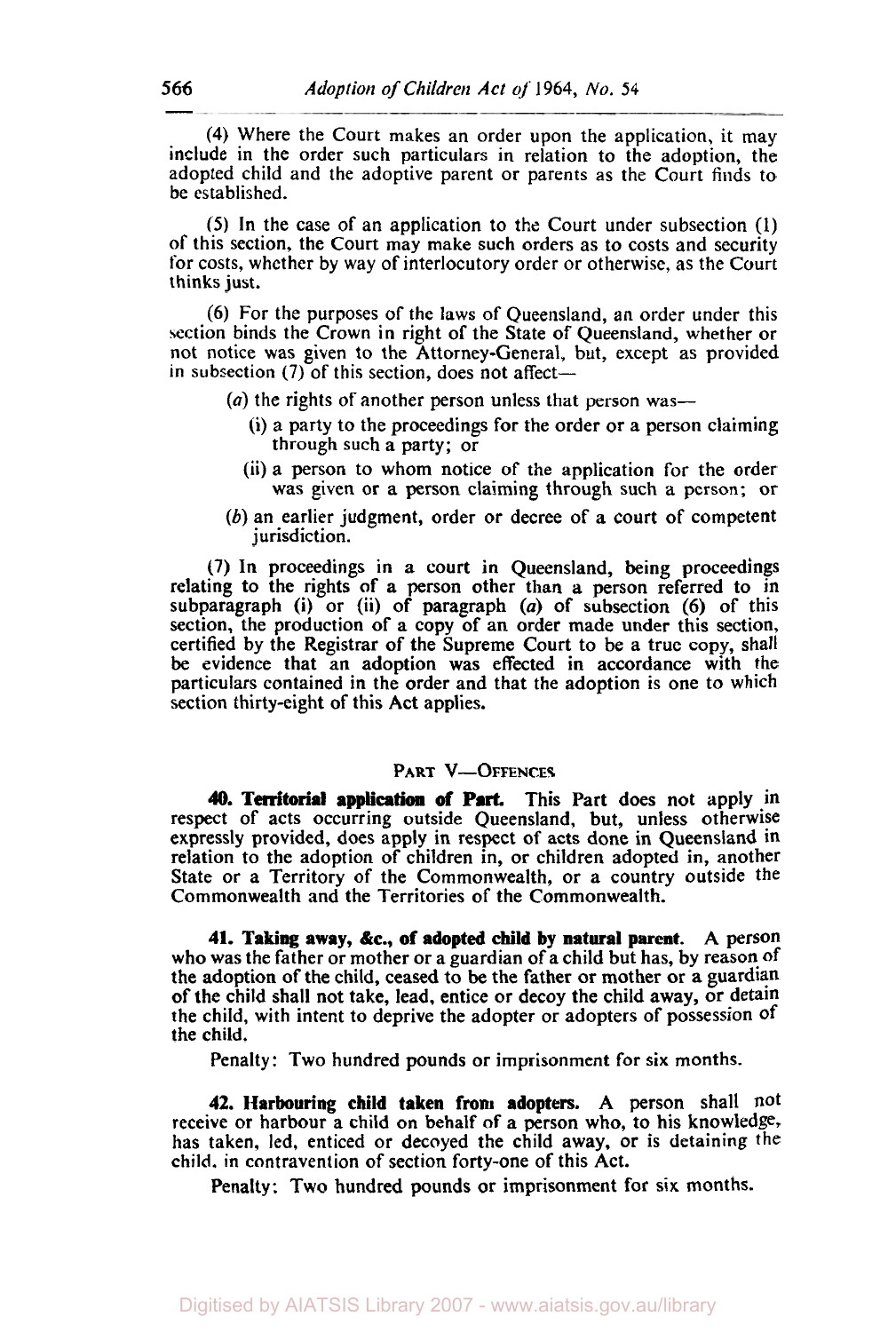**43.** Payments in consideration of adoptions, **&c.** (I) Subject to this section, a person shall not (whether before or after the birth of the child concerned) make, give or receive, or agree to make, give or receive, a payment or reward for or in consideration of-

*(a)* the adoption or proposed adoption of a child;

--

- *(b)* the giving of consent, or the signing of an instrument of consent, to the adoption of a child;
- **(c)** the transfer of possession or custody of a child with a view to the adoption of the child; or
- (d) the making of arrangements with a view to the adoption of a child.

Penalty: Two hundred pounds or imprisonment for six months.

(2) The references in subsection (1) of this section to the adoption or proposed adoption of a child shall be read as including references to the adoption or proposed adoption of a child under the law of any place (whether in or outside the Commonwealth and the Territories of the Commonwealth).

(3) Subsection (1) of this section does not apply to or in relation to either of the following payments or rewards in connection with an adoption or proposed adoption under this Act-

- *(a)* a payment made by the adopter or adopters, with the approval in writing of the Director, in respect of the hospital and medical expenses reasonably incurred in connection with the birth of the child or the ante-natal or post-natal care and treatment of the mother of the child or of the child;
- *(b)* any other payment or reward authorised in writing by the Director.

**(4)** Subsection **(1)** of this section does not apply to or in relation to a payment or reward in connection with an adoption or proposed adoption under the law of another State or of a Territory of the Commonwealth or of a country outside the Commonwealth and the Territories of the Commonwealth if the making of the payment or the giving of the reward, or any agreement **so** to do would have been lawful if it had taken place in that State or Territory or country.

**44. Restrictions on advertising. (1)** Subject to this section, a person shall not publish, or cause to be published, in a newspaper **or**  periodical, or by means of broadcasting, television or public exhibition, any advertisement, news item or other matter indicating (whether or not in relation to a particular child, born or unborn) that-

- *(a)* a parent or guardian of a child wishes to have the child adopted ;
- (b) a person wishes to adopt a child; or
- **(C)** a person is willing to make arrangements with a view to the adoption of a child.

Penalty: Two hundred pounds or imprisonment for six months.

(2) Subsection **(1)** of this section **does** not apply in relation to an advertisement **or** other matter that has been authorised or approved by the Director.

**45. Restrictions on publication of identity** of **parties. (1)** Subject to this section, a person shall not publish, or cause to be published, in a newspaper or periodical, or by means of broadcasting or television, in relation to any application under this Act (whether to the Director or to the Court), Or in relation to an application under a law of another State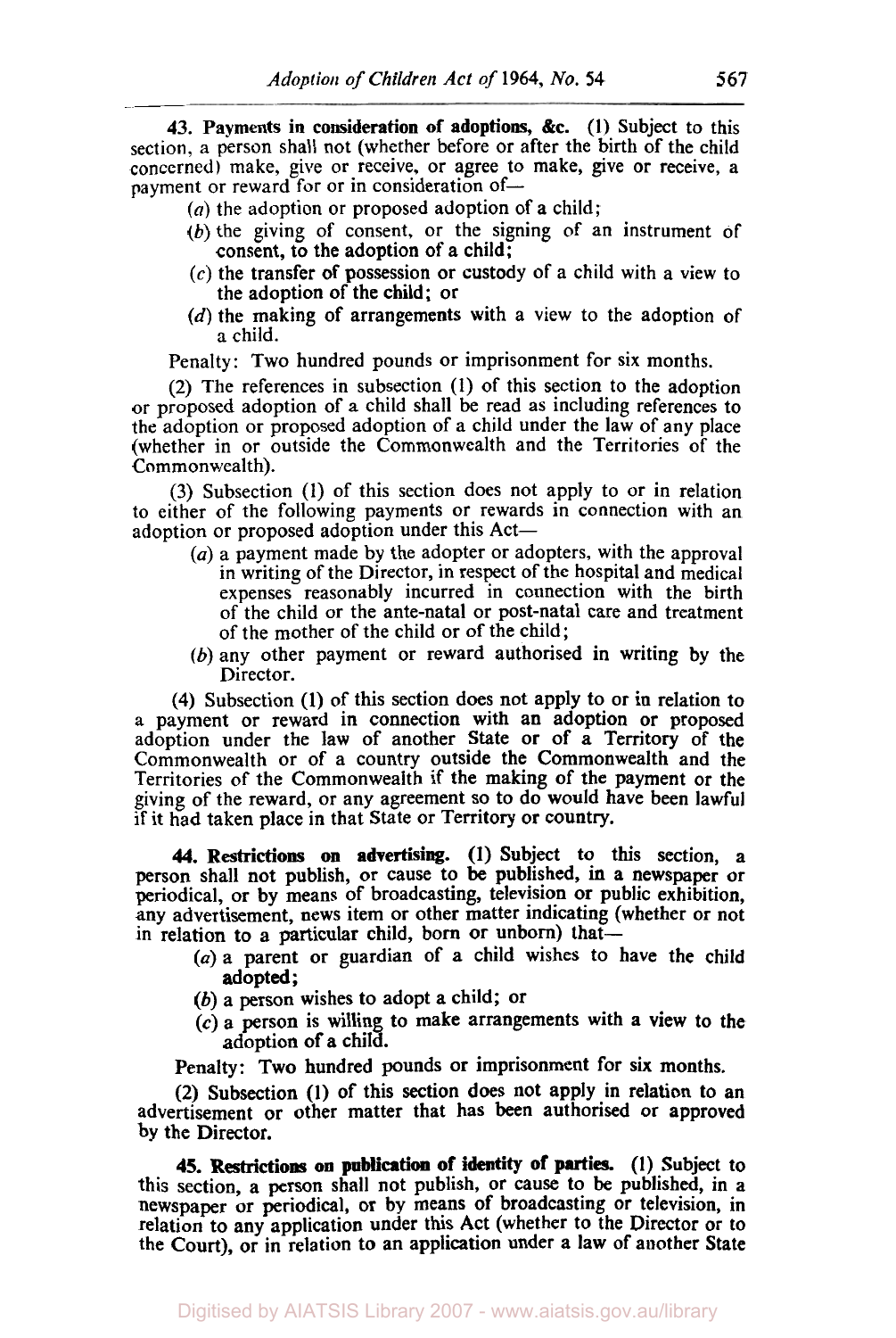--~

or of a Territory of the Commonwealth for the adoption of a child or for the discharge of an order for the adoption of a child, or in relation to the proceedings on any such aforementioned application, the name of the applicant, the child, the father or mother or a guardian of the child, or, where applicable, the name of an adopter of the child, or any matter reasonably likely to enable any of those persons to be identified.

Penalty: Two hundred pounds or imprisonment for six months.

(2) Subsection **(1)** of this section does not apply to the publication of any matter with the authority of the court to which the application was made.

**46. Penalty for making unauthorised arrangements.** (1) Subject to this section, a person shall not, unless he is a duly authorised officer, employee, or agent of the Director, conduct, or attempt to conduct, any negotiation, or make, or attempt to make, any arrangement with a parent or guardian of a child for or towards or with a view to the adoption of the child.

Penalty: Two hundred pounds or imprisonment for six months.

**(2)** Subsection **(1)** of this section shall not be taken to refer to or include the preparation of an application under this Act for the adoption of a child or any arrangements made by or on behalf of a parent, guardian or relative of a child for the adoption of the child by a relative of the child.

**47. False statements.** A person shall not, whether orally or in writing, wilfully make a false statement for the purposes of or in connection with a proposed adoption or any other matter under this Act.

Penalty: Two hundred pounds or imprisonment for **six** months.

**48. Personation.** A person shall not personate or falsely represent himself to be a person whose consent to the adoption of a child is required by this Act or by the law of another State or of a Territory of the Commonwealth.

Penalty: Two hundred pounds or imprisonment for six months.

*49.* **Presenting forged consent, %c.** A person shall not present, or **cause** to be presented, to the Director in connection with an application for an order for the adoption of a child under this Act a document purporting to be an instrument of consent to the adoption signed by a person whose consent to the adoption is required by this Act knowing that the signature to the document is or was forged or obtained by fraud or duress.

Penalty: Two hundred pounds or imprisonment for six months.

*50.* **Improperly witnessing consent to adoption.** A person shall not subscribe his name as a witness to the signature of a person to an instrument of consent to the adoption of a child (whether under this Act or under the law of another State or of a Territory of the Commonwealth) unless-

- *(a)* he is satisfied that the person signing the instrument is a parent or guardian of the child;
- *(b)* he takes such steps as are prescribed to satisfy himself that the person signing the instrument understands the effect of the consent; and
- **(C)** the instrument bears the date **on** which he subscribes his name as a witness.

Penalty: Two hundred pounds or imprisonment for six months.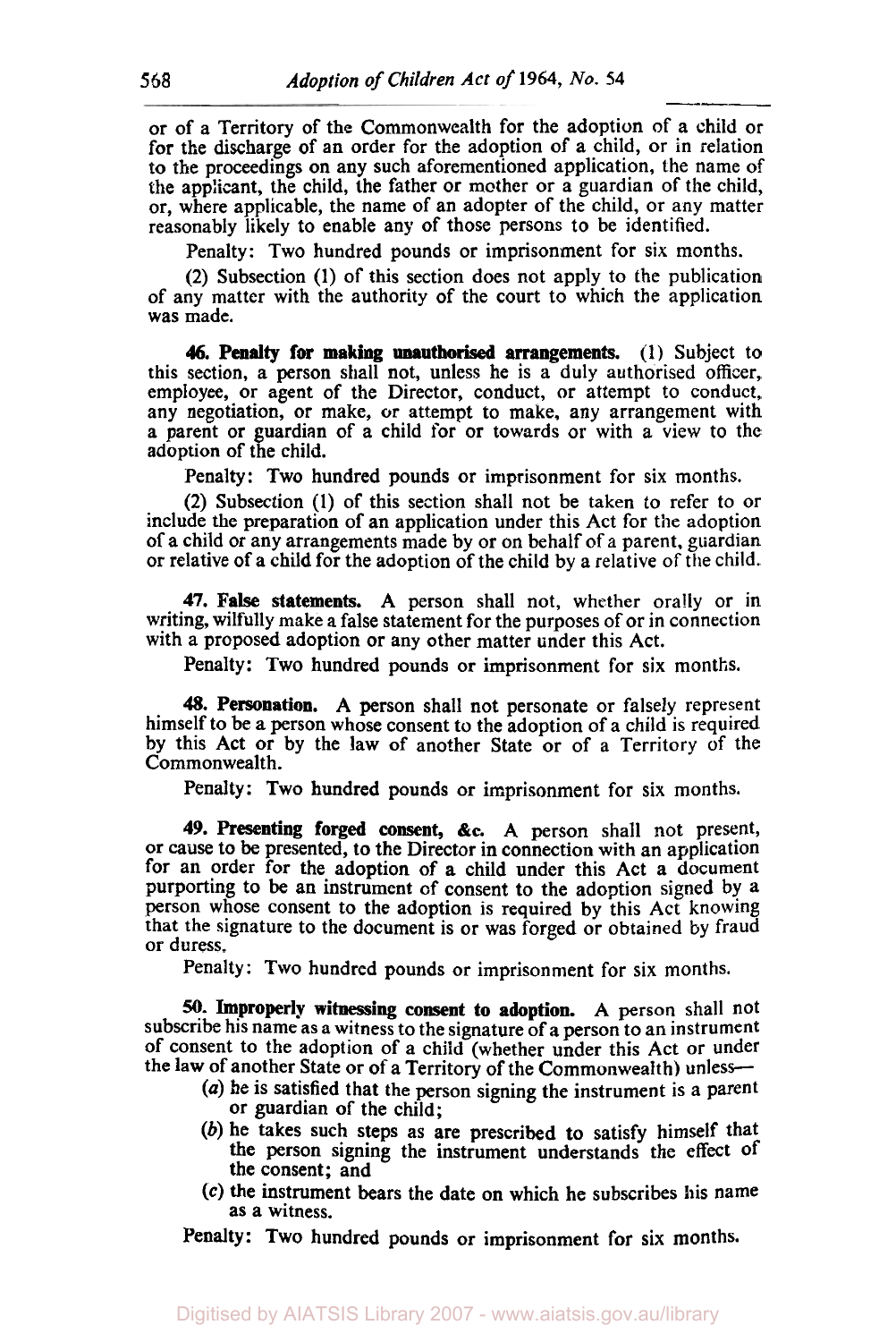**51.** Authority to prosecute. Proceedings for an offence against this Act shall not be commenced except with the written consent of the Minister.

**52.** Summary proceedings. **(1)** All offences against this Act may be prosecuted in a summary way under " *The* Justices *Acts,* **1886** *to* **1963."** 

(2) A prosecution for an offence against this Act may be instituted at any time within twelve months after the commission of the offence or within six months after the commission of the offence comes to the knowledge of the complainant, whichever is the later period.

**53.** General **penalty.** Any person who commits an offence against this Act for which no specific penalty is provided shall be liable to a penalty not exceeding two hundred pounds or to imprisonment for a term not exceeding six months.

## PART VI-MISCELLANEOUS

*54.* Registration of orders. **(1)** The Director shall cause a memorandum, in accordance with the prescribed form, of every adoption order made under this Act to be sent to the Registrar-General.

(2) The Registrar of the Supreme Court shall cause a copy of every order made under this Act for the discharge of an adoption order to be sent to the Registrar-General.

**(3)** Upon receipt of a memorandum or copy of an order sent to him under the preceding provisions of this section, the Registrar-General shall-

- *(a)* register it, as prescribed, in the Adopted Children Register; and
- (b) if it relates to a child whose birth is registered in Queensland, make such alterations to, or entries in, the appropriate registers of births as are prescribed.

**55.** Adopted Children Register. The "Adopted Children Register " made and kept by the Registrar-General under the repealed Acts shall continue and shall be the Adopted Children Register under this Act.

*56.* Sending of memoranda of orders to other States and to Territories of the Commonwealth. Where under this Act an adoption order or an order for the discharge of an adoption order has been made, and the Registrar-General has reason to believe that the birth of the child is registered in another State or in a Territory of the Commonwealth, he shall, as soon as practicable, cause a memorandum, in accordance with the prescribed form, of the adoption order, or a copy of the discharging order, as the case may be, certified in writing by him to be a true memorandum or copy, to be sent to such officer of that State or Territory having functions in relation to the registration of births as is prescribed.

57. Particulars of orders received from other States. Where the Registrar-General receives, in relation to a child whose birth is registered in Queensland, a memorandum or copy of an adoption order made under the law in force in another State or in a Territory of the Commonwealth, or of an order discharging such an order, certified in writing to be a true memorandum or copy by a person authorised **so** to certify under the law of that State or Territory, he shall-

- *(a)* register it, as prescribed, in the Adopted Children Register; and
- (b) make such alterations to, or entries in, the appropriate registers of births **as** are prescribed.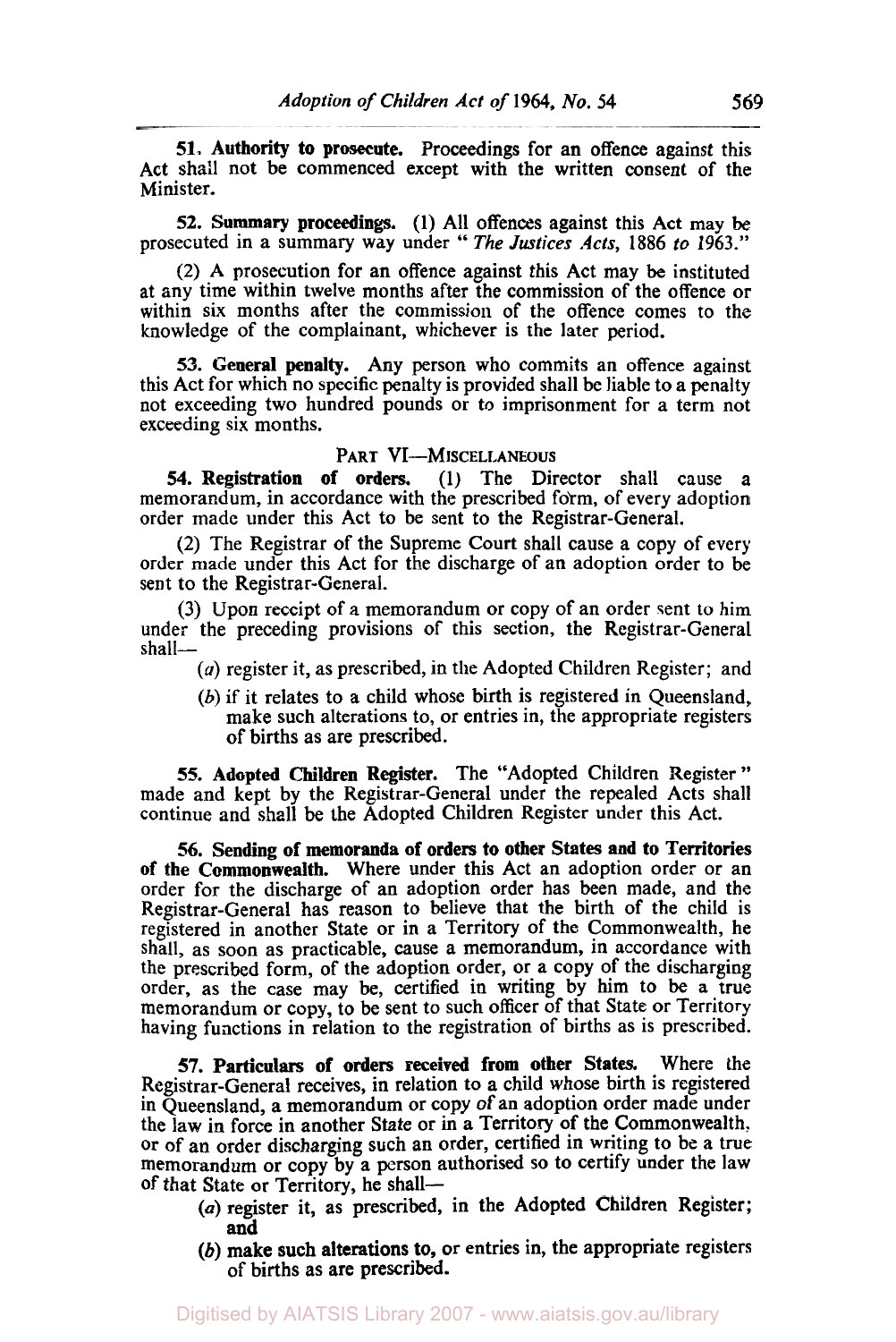*58.* **Court bearings to be in camera.** An application to the Court under this Act shall not be heard in open court and persons who are not parties to the proceedings or their counsel, solicitors or representatives shall, except as otherwise permitted by the court, be excluded during the hearing of the application.

**59. Restriction on inspection of records.** Except as provided by the regulations, the records of any proceedings under this Act shall not be open to inspection.

**60. Proof of adoptions.** In any proceedings in any court in Queensland-

- *(a)* a document purporting to be either the original or a certified copy of or certified extract from an order effecting an adoption (whether in Queensland or elsewhere); or
- (b) a certified copy of an entry in any public official record of the adoption of children (whether kept in Queensland or elsewhere) or a certificate or extract giving particulars of such an entry and purporting to be signed by the person having the custody of such record,

shall be *prima facie* evidence of the making of the order and of the facts stated therein.

**In** proceedings under this Act, or affecting any matter under this Act, judicial notice shall be taken of the signature of a person who holds or has held or is acting or has acted in any of the following Offices, that is to say— **61. Judicial notice of signatures.** 

*(a)* the Director of the State Children Department;

(b) the Deputy Director of the State Children Department,

and of any corresponding officer in another State or in a Territory of the Commonwealth, and of any delegate of such a person, appearing on a document and of the fact that, at the time the document was signed by him, he held, or was acting in, that office.

The fact that the Deputy Director of the State Children Department or a person for the time being performing the duties of the office of the Deputy Director of the State Children Department made an adoption order or exercised any power, authority or function, or performed any duty conferred by this Act or the repealed Acts on the Director of the State Children Department shall, until the contrary is proved, be sufficient evidence that the Deputy Director **or**  such person so acted in accordance with subsection (2) of section **7A** of " The State Children Acts, 1911 to 1955." **62. Deputy Director.** 

made to the Court under section sixteen, twenty-five, or twenty-six of this Act, the Court may permit such persons as the Court thinks fit to be joined as parties to the proceedings for the purpose of opposing the application. **63. Parties to applications to Court.** (1) Where an application is

(2) Where the Court, pursuant to subsection **(1)** of this section, permits a person or persons other than the applicant to be joined as a party or parties to the proceedings referred to in that subsection, the Court may make such orders as to costs and security for costs, whether by way of interlocutory order or otherwise. as the Court thinks fit.

*64.* **Rules of** *Court.* **(1)** All such Rules of Court as may be deemed necessary or convenient for regulating the procedure and practice of the Supreme Court for the purpose of giving full effect to sections sixteen,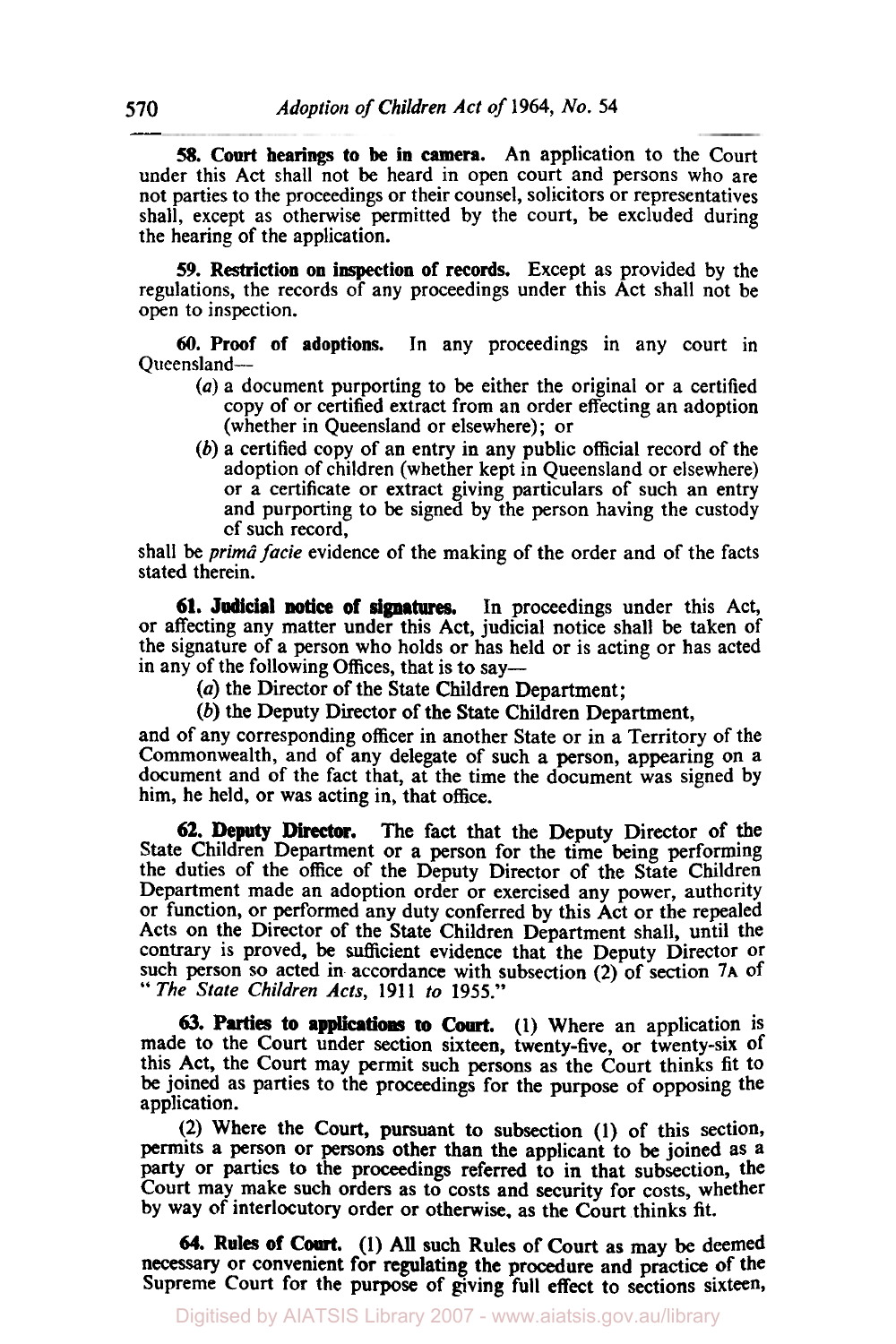twenty-five, twenty-six and thirty-nine of this Act may be made, and the provisions of " *The Supreme Court Act of* **1921** " and '' *The Supreme Court Acts Amendment (Rules Ratifiction) Act of* **1928** " shall apply and extend in respect of such Rules of Court.

(2) Pending the making of Rules of Court referred to in subsection **( 1)**  of this section, or where there is no rule or no sufficient rule applicable, a Judge may in respect of an application under section sixteen, twenty-five, twenty-six or thirty-nine of this Act, give such directions **as** he may deem necessary or convenient for the purposes of giving full effect to the provisions of this Act relative to the application and any steps taken in accordance with the directions given by the Judge shall be deemed **to** be regular and sufficient.

**65.** Regulations. **(1)** The Governor in Council may, from time to time, make such regulations, not inconsistent with this Act, prescribing all matters and things that are necessary or convenient for carrying out or giving effect to this Act, and without limiting the generality of the foregoing provisions of this subsection, in particular, making provision for  $\overline{or}$  in relation to-

- *(a)* matters **of** practice, procedure or evidence in or in connection with proceedings under this Act;
- (b) matters of practice or procedure in or in connection with consents to be used **for** the purposes of this Act;
- **(c)** forms to be used under this Act and the respective purposes for which such forms or forms to the like effect shall be used;
- *(d)* fees payable in respect of proceedings under this Act;
- (e) the keeping of the Adoption List;
- $(f)$  the prohibition or regulation of access to the Adopted Children Register;
- **(g)** the inspection of the records of any proceedings under this Act;
- *(h)* the furnishing of copies or certificates of, or extracts from, matters included in the Adopted Children Register;
- *(i)* the making, correction or cancellation of entries relating to adopted children in the registers of births kept under the law of Queensland;
- *(j)* penalties, not exceeding fifty pounds or imprisonment for three months, for offences against the regulations.

**(2)** Regulations may be made under this Act at any time after the passing hereof.

**66.** Publication of Proclamations, **&c. (1)** Every Proclamation, Order in Council and regulation made under this Act shall-

(i) be published in the *Gazette;* 

- (ii) upon its publication in the *Gazette,* be judicially noticed and such publication shall be conclusive evidence of the matters contained therein ;
- (iii) take effect from the date of such publication unless, in the case of any such regulation, a later date is specified in that or in any other regulation for its commencement when in such event it shall take effect from that later date; and
- (iv) be laid before the Legislative Assembly within fourteen sitting days after such publication if the Legislative Assembly is in session, and, if not, then within fourteen sitting days after the commencement **of** the next session.